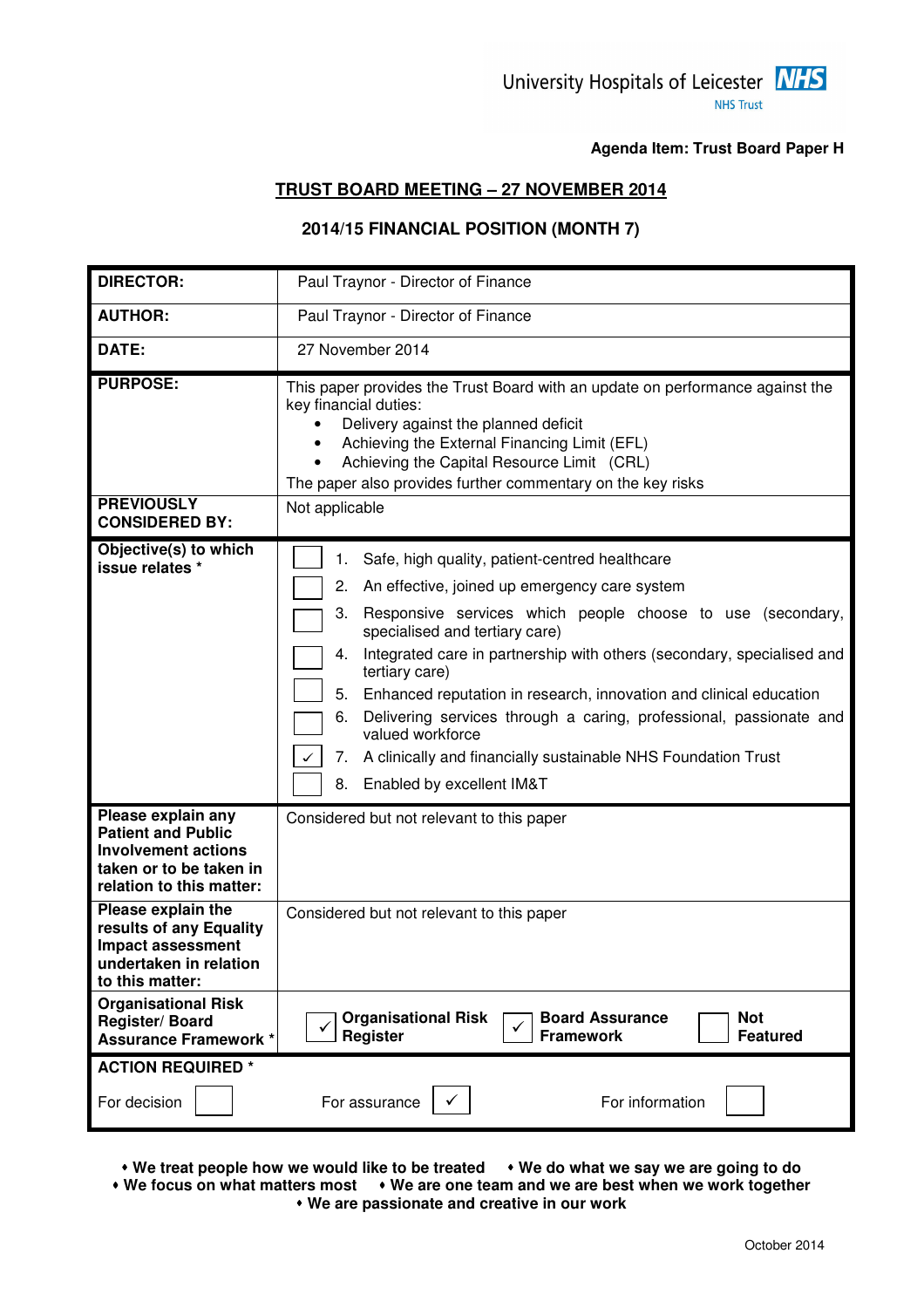**\*** tick applicable box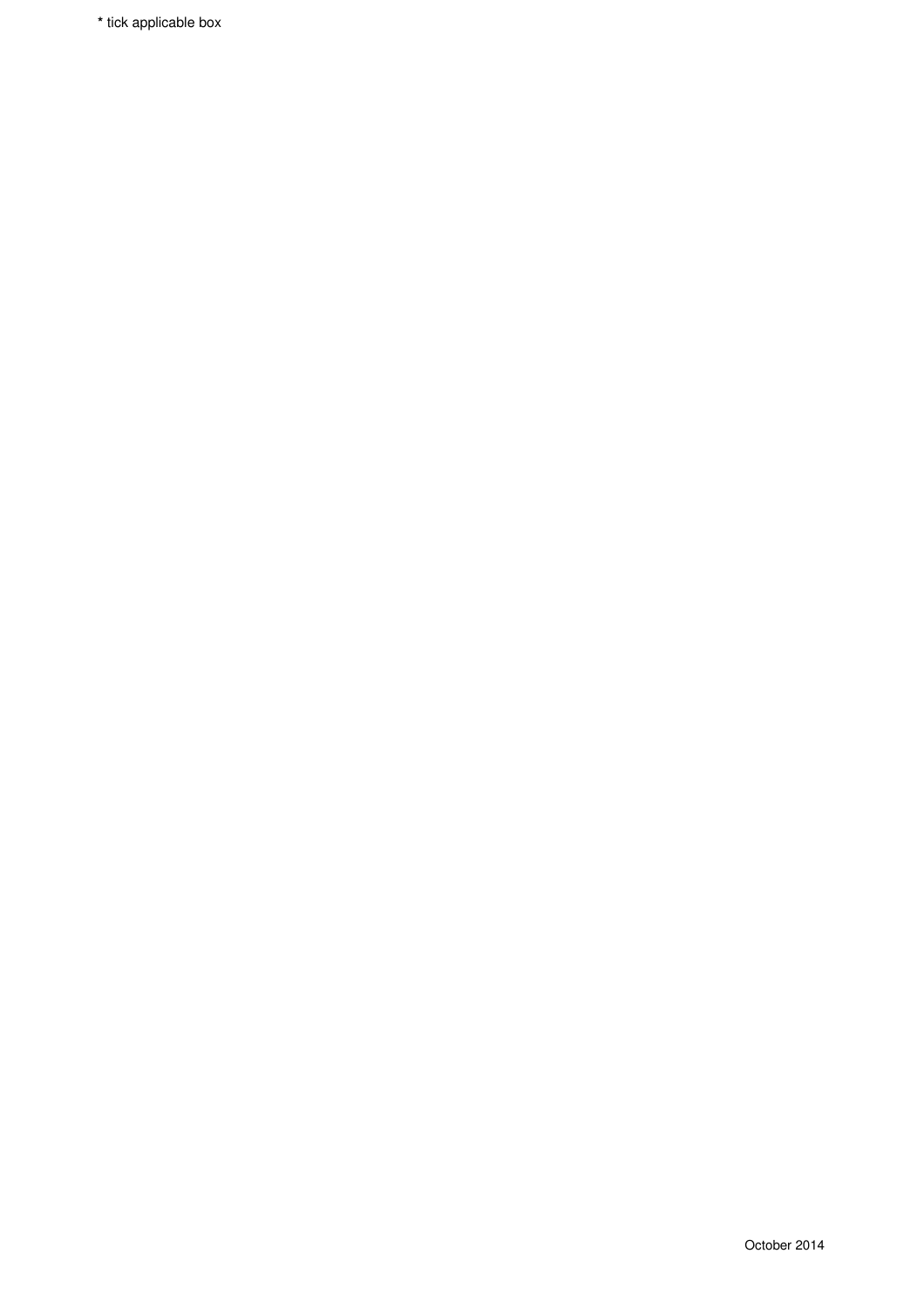## **UNIVERSITY HOSPITALS OF LEICESTER NHS TRUST**

**REPORT TO: TRUST BOARD** 

**DATE: 27 NOVEMBER 2014** 

**REPORT FROM: PAUL TRAYNOR - DIRECTOR OF FINANCE** 

**SUBJECT: 2014/15 FINANCIAL POSITION TO MONTH 7** 

## **1. INTRODUCTION AND CONTEXT**

- 1.1. This paper provides the Trust Board with an update on performance against the Trust's key financial duties, namely:
	- Delivery against the planned deficit
	- Achieving the External Financing Limit (EFL)
	- Achieving the Capital Resource Limit (CRL)
- 1.2. The paper provides further commentary on financial performance by the CMGs and Corporate Directorates, risk and assumptions and makes recommendations for the relevant Directors.
- 1.3 The paper also provides detail on the forecast outturn for 2014/15 including risk and opportunities.

#### **2. KEY FINANCIAL DUTIES**

2.1. The following table summarises the year to date position and full year forecast against the financial duties of the Trust:

|                                      | YTD    | YTD    | <b>RAG</b> | Forecast | Forecast | <b>RAG</b> |
|--------------------------------------|--------|--------|------------|----------|----------|------------|
| <b>Financial Duty</b>                | Plan.  | Actual |            | Plan     | Actual   |            |
|                                      | £'Ms   | £Ms    |            | £'Msl    | £Msl     |            |
| Delivering the Planned Deficit       | (20.1) | (21.8) | R          | (40.7)   | (40.7)   | G          |
| Achieving the EFL                    | 39.6   | 23.4   | G          | 62.1     | 50.3     | G          |
| Achieving the Capital Resource Limit | 27.4   | 15.6   | Α          | 46.2     | 46.2     | G          |

2.2 As well as the key financial duties, a subsidiary duty is to ensure suppliers invoices are paid within 30 days – the Better Payment Practice Code (BPPC). The year to date performance is shown in the table below:

|                                        | April - Oct YTD 2014 |         |  |  |
|----------------------------------------|----------------------|---------|--|--|
| <b>Better Payment Practice Code</b>    |                      | Value   |  |  |
|                                        | <b>Number</b>        | £000s   |  |  |
| Total bills paid in the year           | 84,028               | 386,858 |  |  |
| Total bills paid within target         | 44.076               | 270,648 |  |  |
| Percentage of bills paid within target | 52%                  | 70%     |  |  |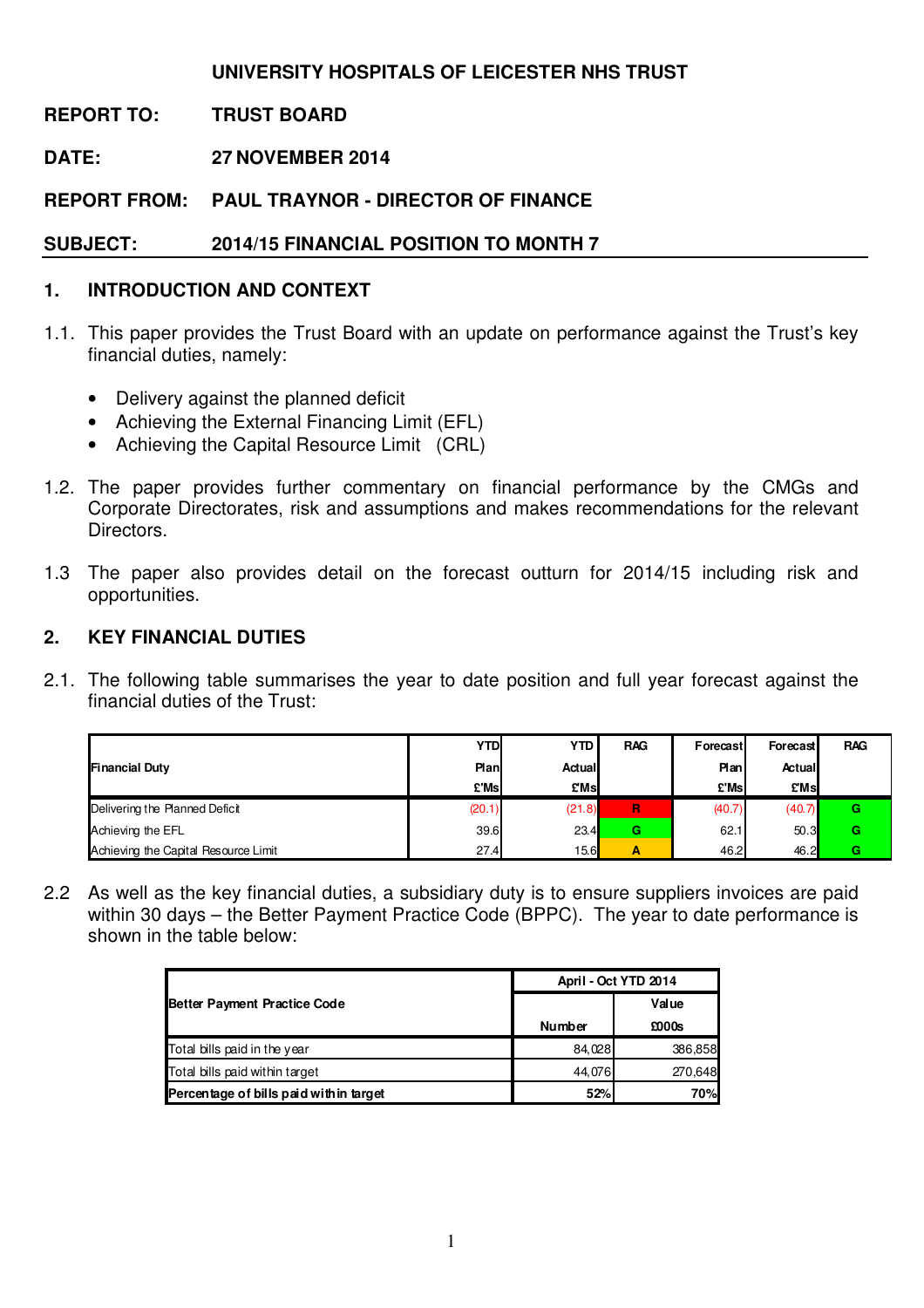## **Key Issues**

- Further data warehouse errors have led to a double count of Diagnostic Imaging activity in the year to date position. This has been corrected in month. In addition, data warehouse issues in month led to an estimate of the entire inpatient income position
- In month adverse movement to plan of £0.3m, with a year to date deficit to plan of £1.7m
- The in month position was £0.2m worse than it was forecast to be
- Year end forecast of £40.7m can be delivered. CMGs and Directorates must deliver on assumptions made in previous forecasts
- CIP programme has identified £48.1m of plans against the £45m target. Development of plans for 2015/16 is underway

## **3. FINANCIAL POSITION (MONTH 7)**

3.1. The Month 7 results may be summarised as follows and as detailed in Appendix 1:

|                                    |                                           | October 2014 |       | April - October 2014 |                    |       |  |
|------------------------------------|-------------------------------------------|--------------|-------|----------------------|--------------------|-------|--|
|                                    | Var (Adv)<br>Plan<br><b>Actual</b><br>Fav |              | Plan  | <b>Actual</b>        | Var (Adv) /<br>Fav |       |  |
|                                    | £m                                        | £m           | £m    | £m                   | £m                 | £m    |  |
| Income                             |                                           |              |       |                      |                    |       |  |
| Patient income                     | 61.0                                      | 61.4         | 0.4   | 410.5                | 408.1              | (2.4) |  |
| Teaching, R&D                      | 6.8                                       | 7.0          | 0.3   | 47.6                 | 47.6               | 0.0   |  |
| Other operating Income             | 3.2                                       | 3.1          | (0.1) | 21.7                 | 22.3               | 0.6   |  |
| <b>Total Income</b>                | 70.9                                      | 71.5         | 0.5   | 479.8                | 477.9              | (1.9) |  |
| <b>Operating expenditure</b>       |                                           |              |       |                      |                    |       |  |
| Pay                                | 41.8                                      | 41.5         | 0.3   | 288.2                | 284.9              | 3.3   |  |
| Non-pay                            | 27.3                                      | 28.4         | (1.1) | 185.1                | 188.3              | (3.2) |  |
| <b>Total Operating Expenditure</b> | 69.1                                      | 69.9         | (0.8) | 473.4                | 473.2              | 0.1   |  |
|                                    |                                           |              |       |                      |                    |       |  |
| <b>EBITDA</b>                      | 1.9                                       | 1.6          | (0.3) | 6.4                  | 4.7                | (1.7) |  |
| Net interest                       | 0.0                                       | 0.0          | 0.0   | 0.1                  | 0.0                | 0.0   |  |
| Depreciation                       | (2.9)                                     | (2.9)        | 0.0   | (20.5)               | (20.5)             | 0.0   |  |
| PDC dividend payable               | (0.9)                                     | (0.9)        | (0.0) | (6.1)                | (6.1)              | 0.0   |  |
| <b>Net deficit</b>                 | (1.9)                                     | (2.2)        | (0.3) | (20.1)               | (21.8)             | (1.7) |  |
| <b>EBITDA%</b>                     |                                           | 2.2%         |       |                      | 1.0%               |       |  |

- 3.2 In the month of October, the Trust delivered a deficit of £2.2m against a planned deficit of £1.9m, an adverse variance of £0.3m.
- 3.3 Year to date, the deficit at the end of October is £21.8m, £1.7m worse than the £20.1m planned deficit.
- 3.4 The significant reasons for the in month and year to date variances against income and operating expenditure are:

## **Income**

Income is £0.5m favourable to plan in month. YTD income is £1.9m adverse to plan:

- Diagnostic Imaging activity was £0.6m adverse to plan in month following the correction to data warehouse rules by the IBM Team
- Operational Resilience Funding of £1.1m YTD reflected in the position in month, following agreement of £2.9m for RTT and £3m for winter total for the year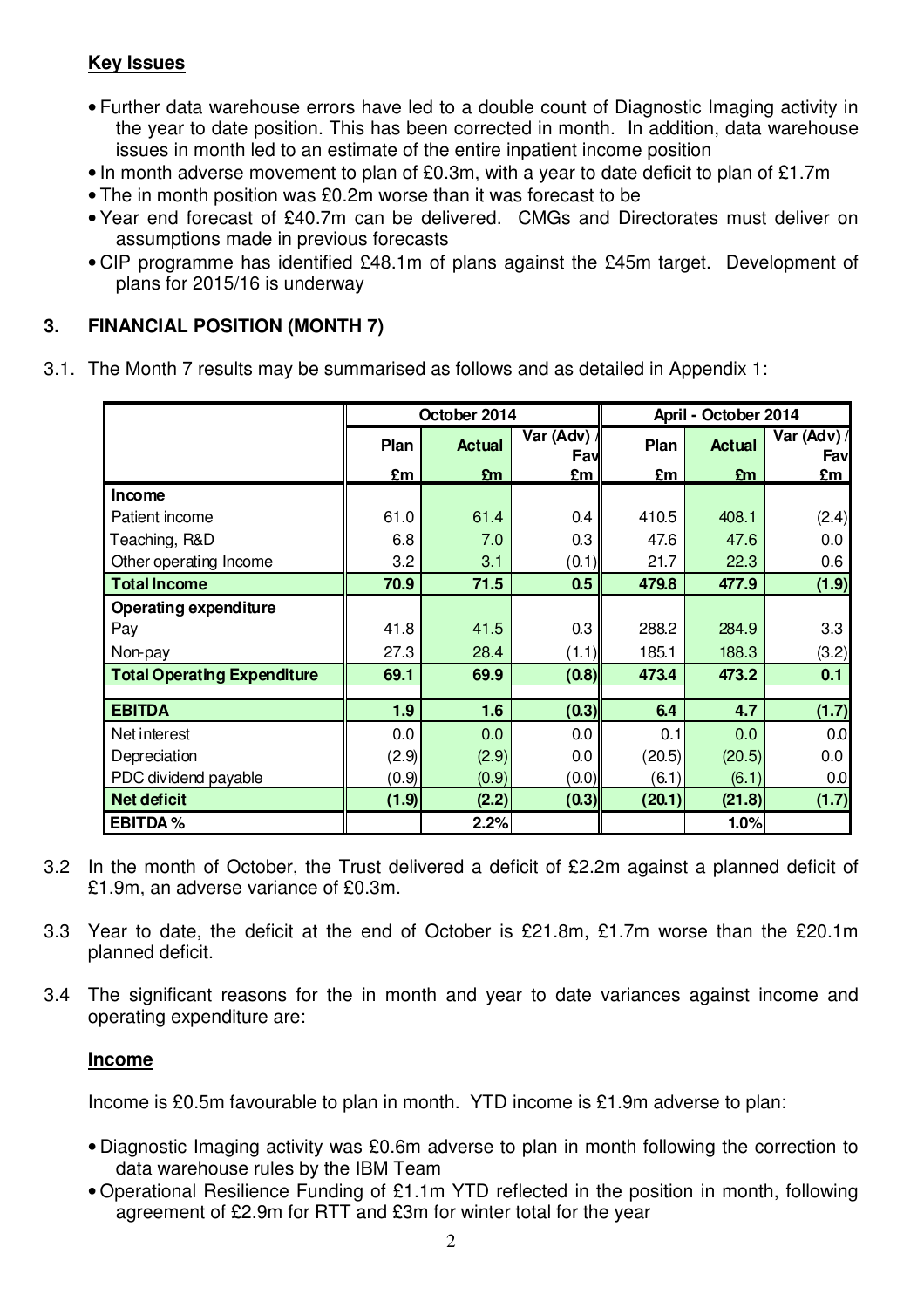- Daycase and elective IP activity is £0.6m below plan in month. MSK is £0.7m under plan, but RRC are £0.4m above plan. YTD activity is £2.9m below plan, of which £3.9m is within the four specialties invested in to deliver RTT; General Surgery, Ophthalmology, ENT and Orthopaedics
- Outpatients are £0.3m below plan in month. YTD outpatients are £1.3m below plan
- Critical Care activity is £0.2m worse than plan in month. YTD critical care is £0.8m below plan, £1.1m below in W&C, £0.7m below in ITAPS offset with £0.9m above in ESM
- Penalties are £0.3m worse than plan in month due to the restating of the RTT penalties for over 52 week waits (£0.3m) and ED waiting times RAP (£0.2m). Penalties YTD are £1.7m worse than plan
- Continuing ED over-performance of £0.1m in month and £0.9m YTD. Activity is 7% above plan
- Emergency inpatients, including MRET deduction, readmissions deduction and interhospital transfers was £0.5m above plan in month. YTD emergency performance is £0.2m below plan and 1,898 cases in activity above plan
- End Stage Renal Failure, £0.1m below plan in month and £1.0m below plan YTD

Further detail on income can be seen in Appendix 2.

## **Pay**

Pay costs are £0.3m under plan in October and £3.3m under plan year to date.

- Pay costs climbed again in October in all areas reflecting ongoing recruitment. The chart below shows the pay cost trend, after excluding the impact of the Alliance Contract, VSS costs and the 2014/15 pay award
- Premium pay is at the highest level it has been for two and a half years at 10% of the paybill. Agency spend in particular has increased from Month 6, especially within Nursing



## **Non Pay**

- Non pay costs are £188.3m against a budget of £185.1m year to date, resulting in a £3.2m adverse position
- In month overspends relates to clinical supplies and services, £0.3m, drugs £0.4m, consultancy £0.1m, pathology and blood charges £0.2m. Device costs of £0.2m are offset with income as these are a pass through cost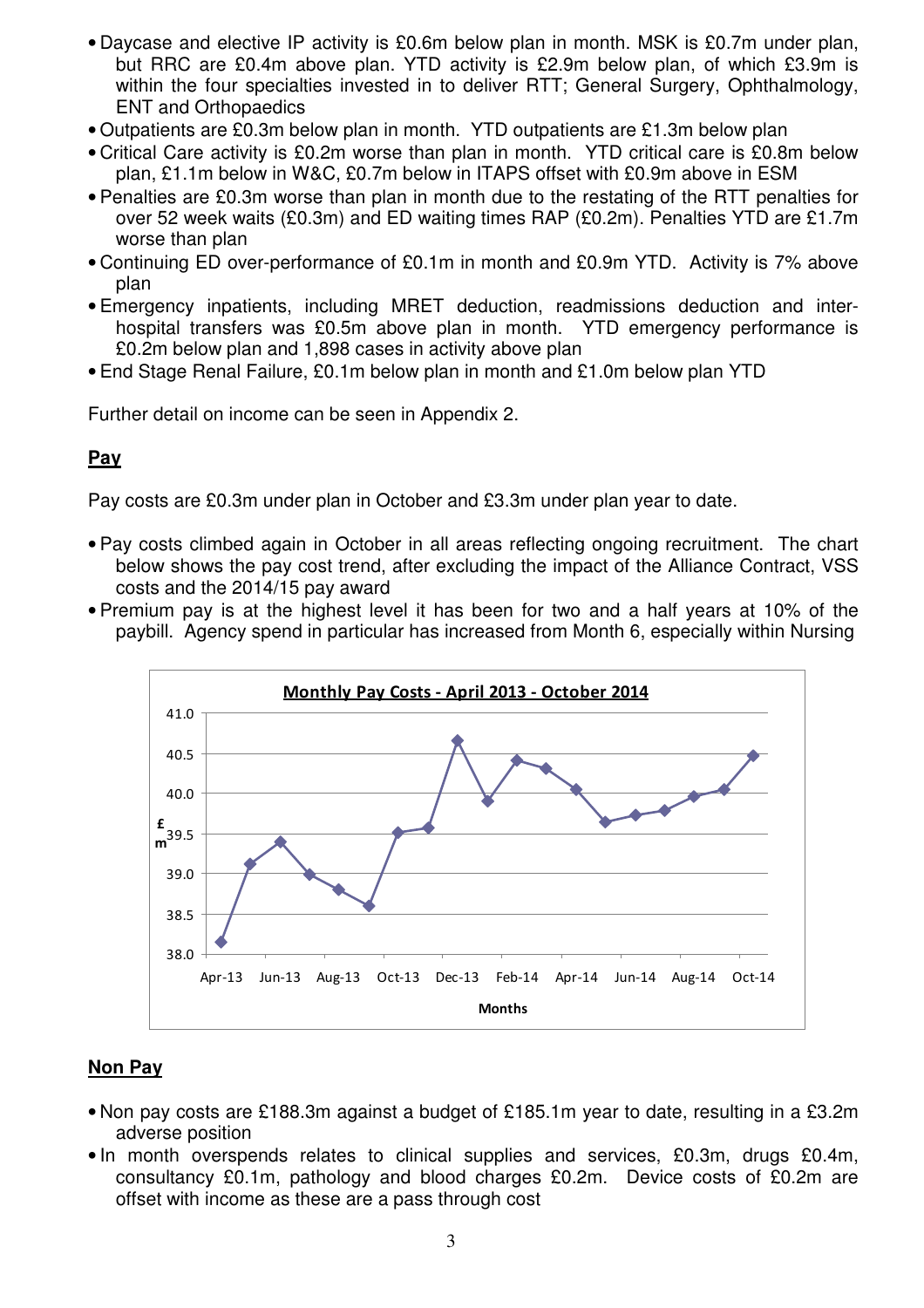- Year to date, the key drivers of the overspend relate to clinical supplies and services £2.2m, consultancy £0.5m, and postage £0.5m. Largest non pay overspends are within Pathology £0.8m, ITAPS, £0.7m, RRC £0.9m and CHUGS, £0.9m
- 3.5 A more detailed financial analysis of CMG and Corporate performance (see Appendix 3) is provided through the Executive Performance Board financial report and reviewed by the Finance & Performance Committee.

#### **Cost Improvement Programme**

Appendix 3 shows CIP performance in October by CMG and Corporate Directorate against the 2014/15 CIP plan. This currently shows an over-delivery against the target YTD of £1.2m.

The year end forecast reflects identified schemes of £48.2m against a target of £45m. Planning has now begun for identification of 2015/16 schemes with an indicative target of £41m.

#### **4. FORECAST OUTTURN**

4.1 The table below details the forecast outturn delivering in line with the planned deficit.

|                                    | <b>Year End Forecast</b> |                      |                    |  |  |  |
|------------------------------------|--------------------------|----------------------|--------------------|--|--|--|
|                                    |                          | <b>Plan Forecast</b> | Var (Adv)<br>/ Fav |  |  |  |
|                                    | £m                       | £m                   | £m                 |  |  |  |
| Income                             |                          |                      |                    |  |  |  |
| Patient income                     | 701.2                    | 702.8                | 1.6                |  |  |  |
| Teaching, R&D                      | 81.4                     | 81.2                 | (0.2)              |  |  |  |
| Other operating Income             | 37.6                     | 38.3                 | 0.6                |  |  |  |
| <b>Total Income</b>                | 820.2                    | 822.3                | 2.0                |  |  |  |
| Operating expenditure              |                          |                      |                    |  |  |  |
| Pay                                | 499.7                    | 496.3                | 34                 |  |  |  |
| Non-pay                            | 320.1                    | 324.4                | (4.3)              |  |  |  |
| <b>Total Operating Expenditure</b> | 819.8                    | 820.7                | (1.0)              |  |  |  |
|                                    |                          |                      |                    |  |  |  |
| <b>EBITDA</b>                      | 0.5                      | 1.5                  | 1.1                |  |  |  |
| Net interest                       | 0.1                      | 0.1                  | 0.0                |  |  |  |
| Depreciation                       | (30.9)                   | (30.9)               | (0.0)              |  |  |  |
| PDC dividend payable               | (10.4)                   | (11.5)               | (1)                |  |  |  |
| <b>Net deficit</b>                 | (40.7)                   | (40.7)               | (0.0)              |  |  |  |
| <b>EBITDA%</b>                     |                          | 0.2%                 |                    |  |  |  |

- 4.2 The assumptions included in the year end forecast are as follows:
	- CMGs and Directorates deliver to agreed control totals
	- Ambulance penalties re-investment of £1m
	- Commit to a release of reserve contingency of £1m to support the position, making it unavailable for commitment elsewhere
	- Receipt of operational resilience funding of £3m for winter
	- Receipt of operational resilience funding of £2.9m for RTT
	- Costs of £1.9m for delivery of RTT and winter above those already in the plan
	- Further costs of £1.1m for delivery of theatre sessions to year end to support RTT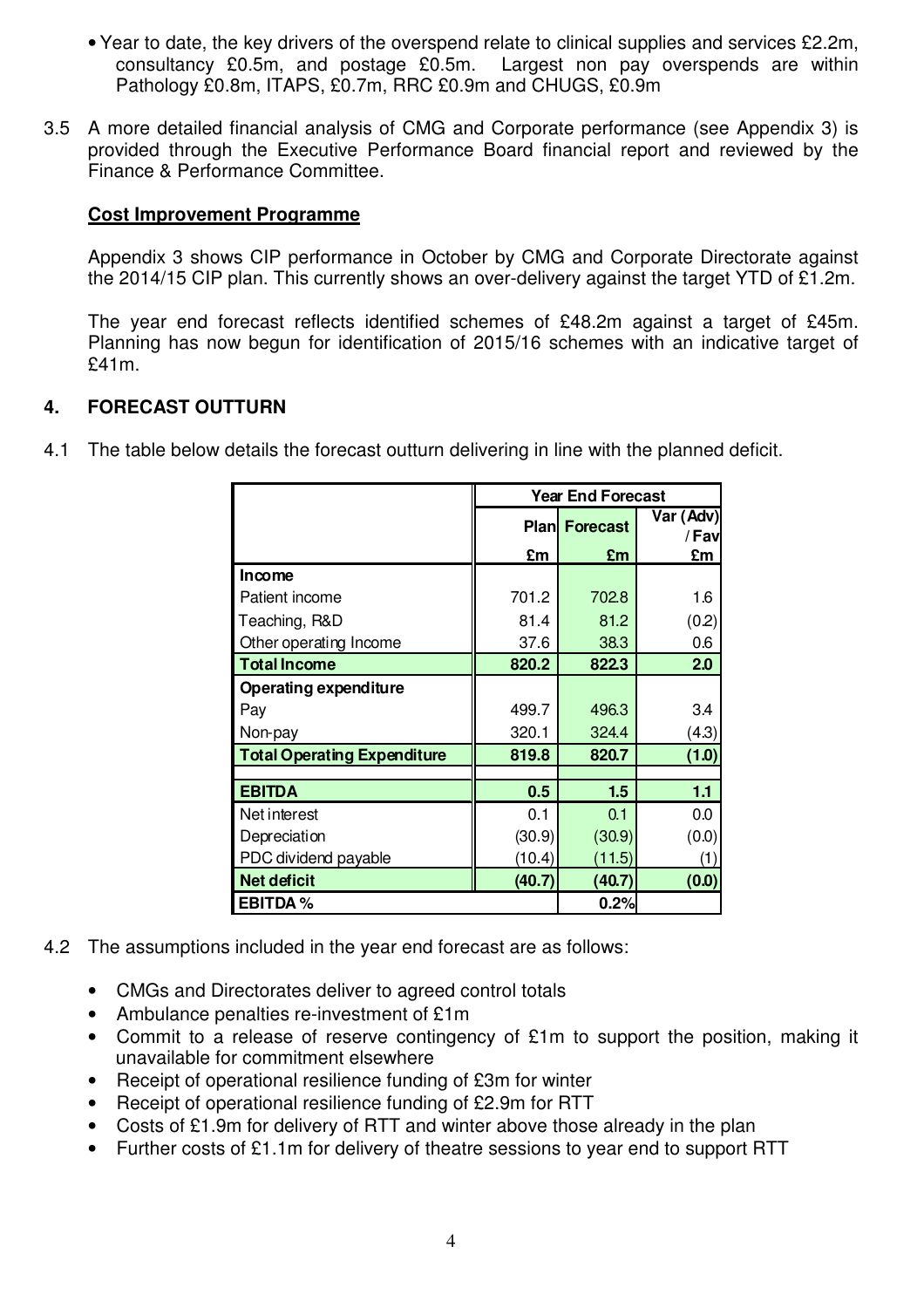4.3 It can be seen that key to meeting the forecast is the delivery of CMG and Directorate positions. The chart below shows the planned and actual/forecast deficit for each month. The forecast shows that each month will deliver a position better than forecast going from November onwards.



## **5. BALANCE SHEET**

- 5.1. The effect of the Trust's financial position on its balance sheet is provided in Appendix 4.The retained earnings reserve has reduced by the Trust's deficit for the year to date.
- 5.2. The level of non-NHS debt has fluctuated across the year as shown in the following table. Twelve Month Debtors Aged Profile - Non NHS Debt 10000



- 5.3. The overall level of non-NHS debt at the end of October has increased slightly from the previous month from £6.0m to £6.5m. Total debt over 90 days is £3.1m and this has increased by £0.4m from £2.7m in the previous month.
- 5.4. The proportion of total debt over 90 days has increased to 47% from 45% in the prior month and £1.7m of this debt relates to overseas patients where we expect a low recovery rate of approximately 25%. All overseas patient debt over 90 days old is provided for in full within the Trust's bad debt provision.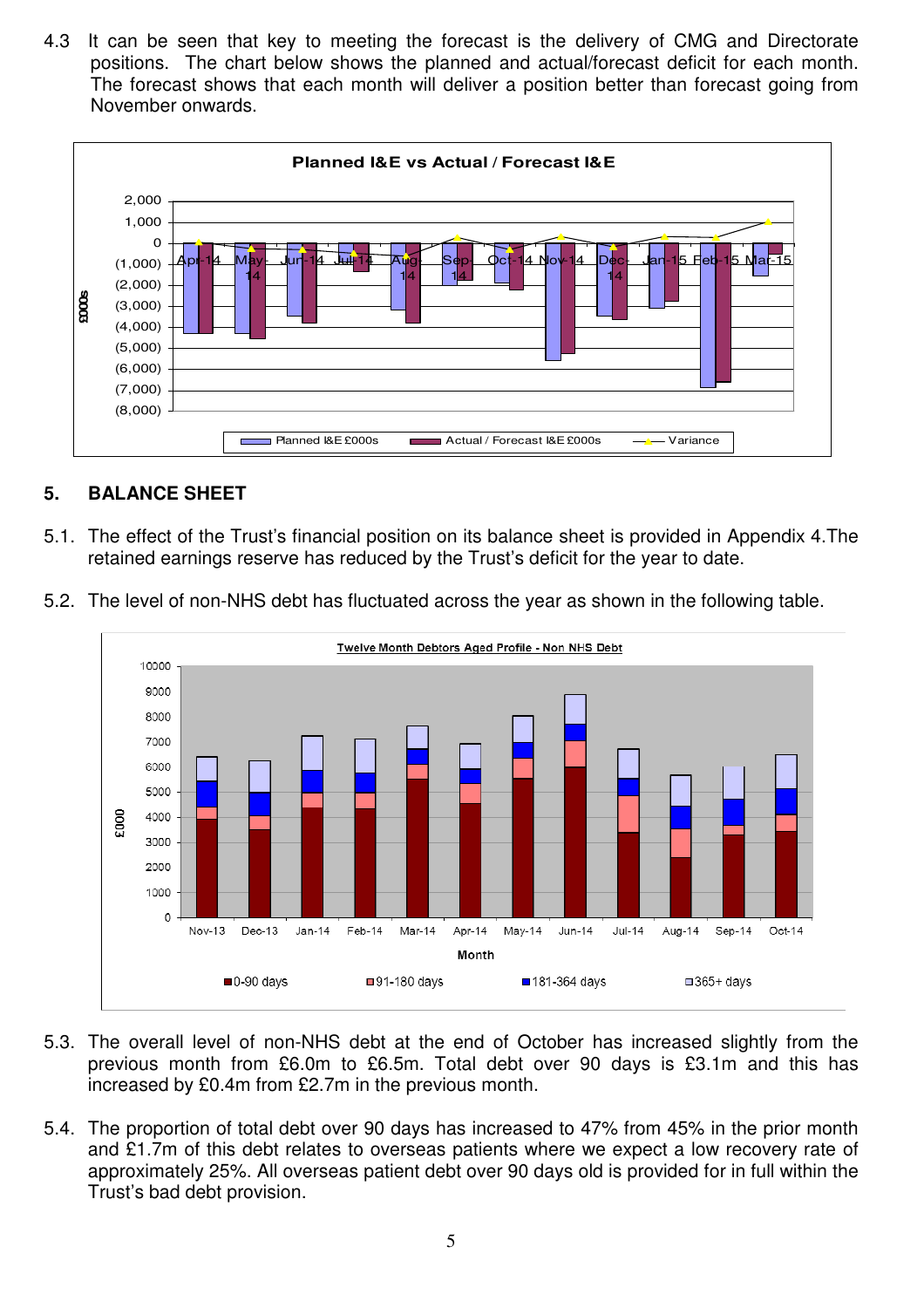5.5. The Better Payments Practice Code (BPPC) performance for the end of October YTD, shown in the table below, shows a slight improvement from the prior month in terms of the percentage of invoices paid within 30 days by value.

|                                        | By            | By      |
|----------------------------------------|---------------|---------|
|                                        | Volume        | Value   |
|                                        | <b>Number</b> | £000s   |
| <b>Current Month YTD</b>               |               |         |
| Total bills paid in the year           | 84,028        | 386,858 |
| Total bills paid within target         | 44,076        | 270,648 |
| Percentage of bills paid within target | 52%           | 70%     |
| <b>Prior month YTD</b>                 |               |         |
| Total bills paid in the year           | 73,548        | 332,438 |
| Total bills paid within target         | 38,594        | 230,282 |
| Percentage of bills paid within target | 52%           | 69%     |

- 5.6 We do not expect to achieve the BPPC target for 2014/15. The amount of external funding we received to improve liquidity will enable us to achieve 72%, as the Department of Health would not fund us to achieve 95% compliance. We expect to have a backlog of authorised and unpaid invoices of £7m at the end of 2014/15 compared to a balance of £12m at the end of 2013/14.
- 5.7 We will prioritise our payments in March 2015 and will apply for temporary borrowing to be received in early April to minimise the potential impact on our suppliers of the delayed March payments.

#### **6. CASH FLOW FORECAST**

- 6.1. The Trust's cashflow forecast is consistent with the income and expenditure position. Cash has increased by £2.6m from the year end and this is in line with our cash plan for the year.
- 6.2. We are expecting to start drawing down our PDC funding of £58m from early December. This funding is necessary to cover our £40.7m deficit for 2014/15; to improve our liquidity by £5.3m; and to fund £12m of capital expenditure.
- 6.3. The Trust's 13 week cash forecast is shown in the graph below and indicates that, without any management actions or external financing, we will be significantly overdrawn in late December and January.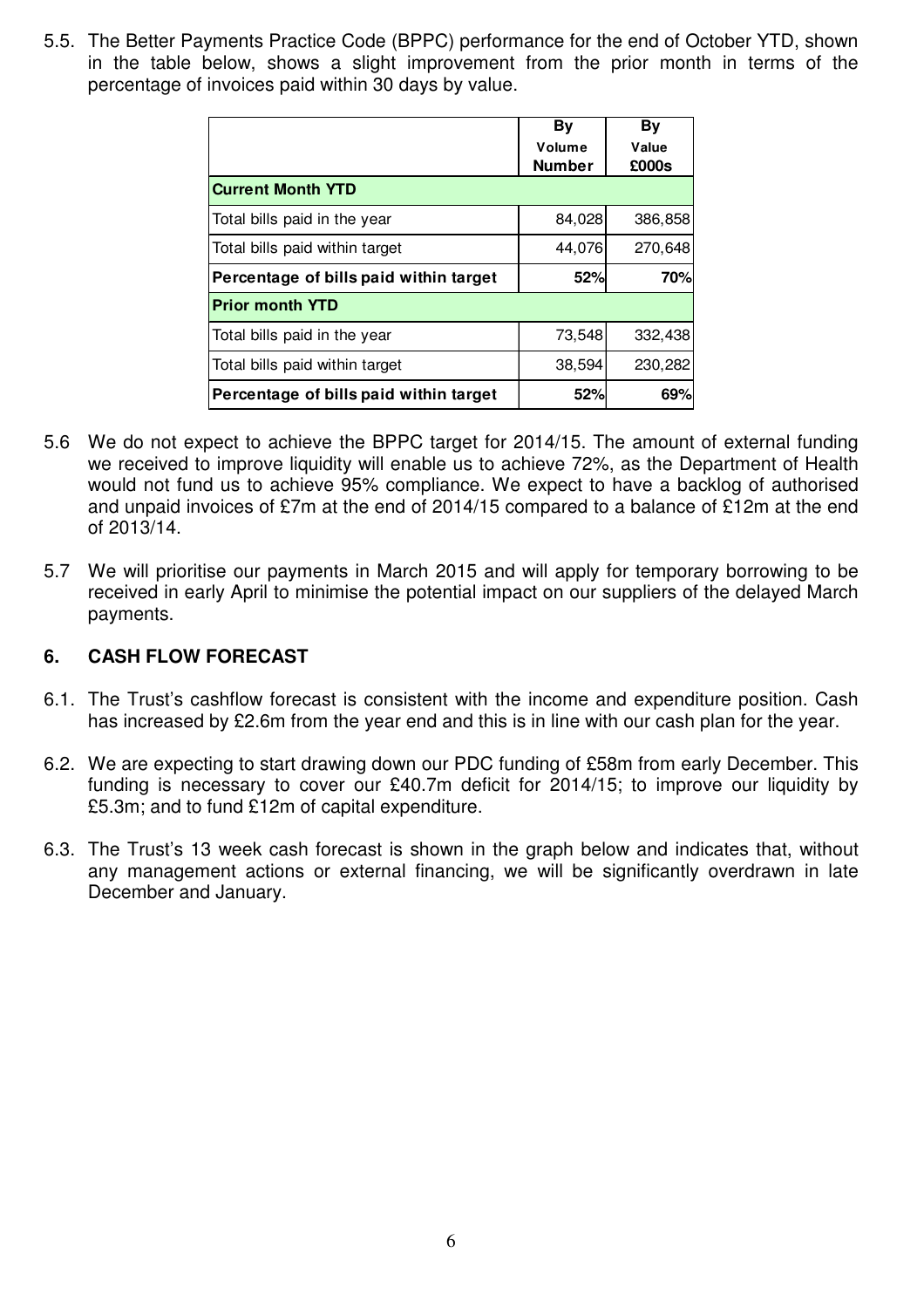

- 6.4 We are planning to draw down £46m of the approved PDC as early as possible in order to repay the £29m temporary borrowing that we currently hold and to cover an additional £17m cash requirement. This will improve our cash position to a satisfactory level as shown by the re-forecast line in the above graph.
- 6.5 We will apply for the remaining £12m relating to the capital element of our PDC funding once we have used all of our internally generated capital cash, as we are unable to draw this down prior to need.

## **7. CAPITAL**

- 7.1 The total capital expenditure at the end of October 2014 was £15.7m against the year to date plan of £27.6m, an underspend of £11.9m. The capital plan and expenditure to date can be seen in Appendix 5.
- 7.2 At the end of October, there were £17.3m of orders outstanding. The combined position is that we have spent or committed £33.0m, or 71% of the annual plan.
- 7.3 The table below details the capital plan at the start of the year compared with the revised plan at the end of October as well as forecast expenditure. We reduced our external capital funding requirement by £4.3m following advice from the NTDA. After a detailed review of schemes, forecast spend has reduced from £55.0m to £52.6m. The over-commitment against the capital funding has therefore increased from £4.1m to £6.1m.
- 7.4 The capital programme over-commitment was reviewed by the Capital Monitoring and Investment Committee in November. Actions to ensure a revised plan that is fully funded will be delivered by the next Capital Monitoring and Investment Committee meeting in December.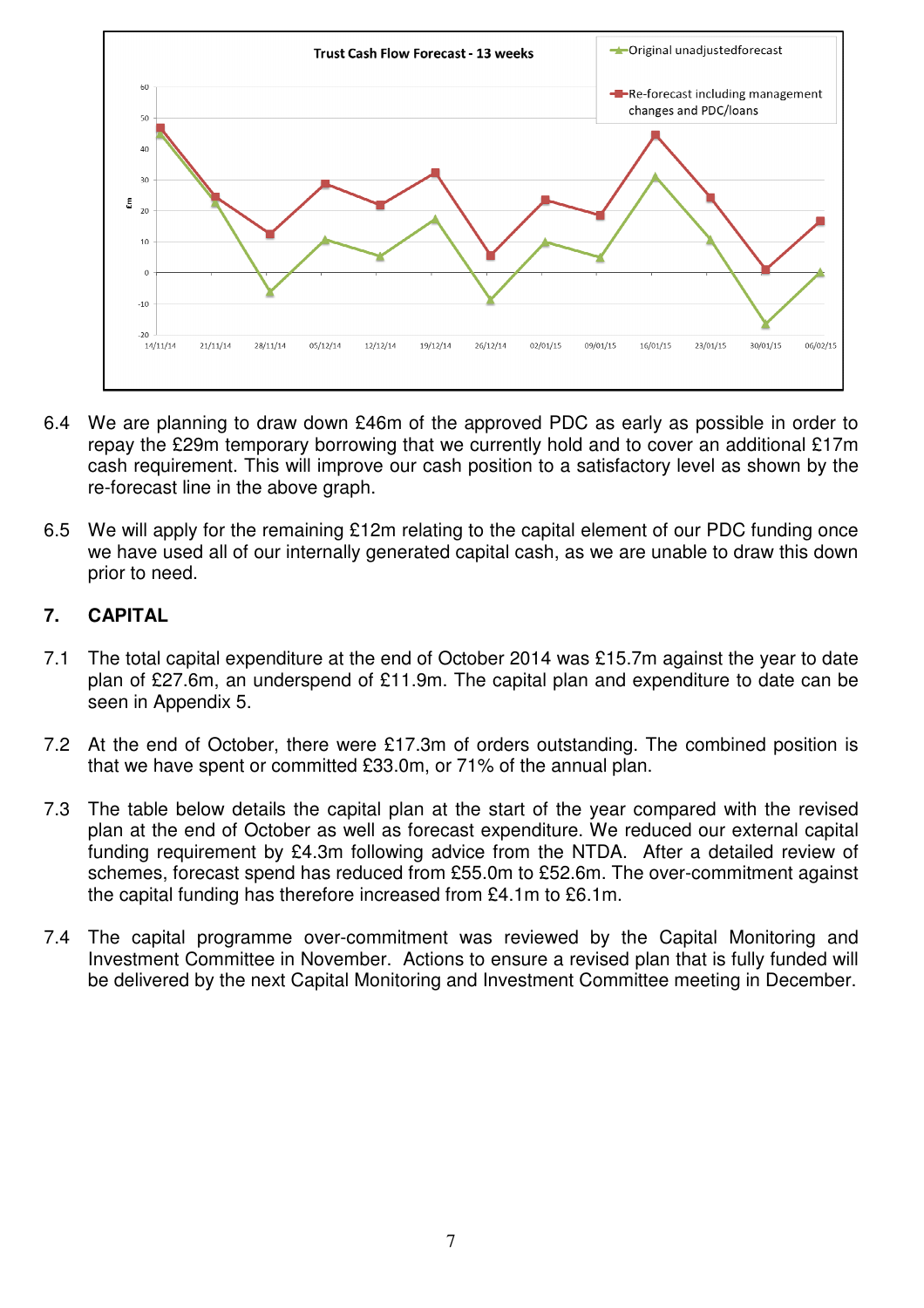#### **Capital plan and forecast spend**

|                        | Original<br>plan | Revised<br>plan | <b>Movement</b> |
|------------------------|------------------|-----------------|-----------------|
|                        | £000's           | £000's          | £000's          |
| Capital Resource Limit | 34,207           | 34,207          |                 |
| <b>Plus Donations</b>  | 300              | 300             |                 |
| Plus Anticipated PDC   | 16,322           | 12,000          | (4, 322)        |
| <b>TOTAL Funding</b>   | 50,829           | 46,507          | (4, 322)        |
| Forecast Spend         | (54, 932)        | (52,608)        | 2,324           |
| Over Commitment        | (4, 103)         | (6, 101)        | (1,998)         |

#### **8. RISKS**

- 8.1 Within the financial position and year end plan, there continues to be the following potential risks:
	- **Data warehouse issues** mean that the income position has been estimated in Month 7 (as was the case in Month 3). Furthermore, there is uncertainty over pricing and ensuring all activity is captured accurately

Mitigation: Director of Finance has met with IBM and internal IT Team. Deployment of additional IBM resources agreed. Strict monitoring against agreed action plan for the remainder of the financial year:

• **Delivery of the forecast outturn position** has become challenged following revised forecasts from CMGs and Corporate Directorates. All areas must deliver to control totals

Mitigation: Regular performance meetings with CMGs to monitor performance against plan and forecast and agreed control totals

• **Capacity requirements** for theatres and beds beyond the levels planned resulting in premium costs not forecasted or planned for

Mitigation: The Trust is planning to open an additional 15 beds for which capital and revenue costs are within the financial plan. Work is ongoing on a theatres capacity plan

#### • **CCG Contract (including contractual fines and penalties)**

The CCG contract has been signed with a penalty cap of £10m. In addition, CCGs have raised Activity Query Notices around emergency admissions and outpatients, Letters of Enquiry regarding Critical Care activity and Imaging activity and a number of contractual queries

Mitigation: Work is ongoing to identify a revised process for resolution of queries. In addition, regular discussions with CCGs have begun regarding the forecast outturn

#### • **Referral To Treat (RTT) and Elective/Day Case Activity**

There is a risk to the delivery of the RTT target resulting in additional premium costs to ensure delivery of income lower than forecast in particular theatre costs not identified. In addition, there is a risk that activity continues to be lower than the plan and forecast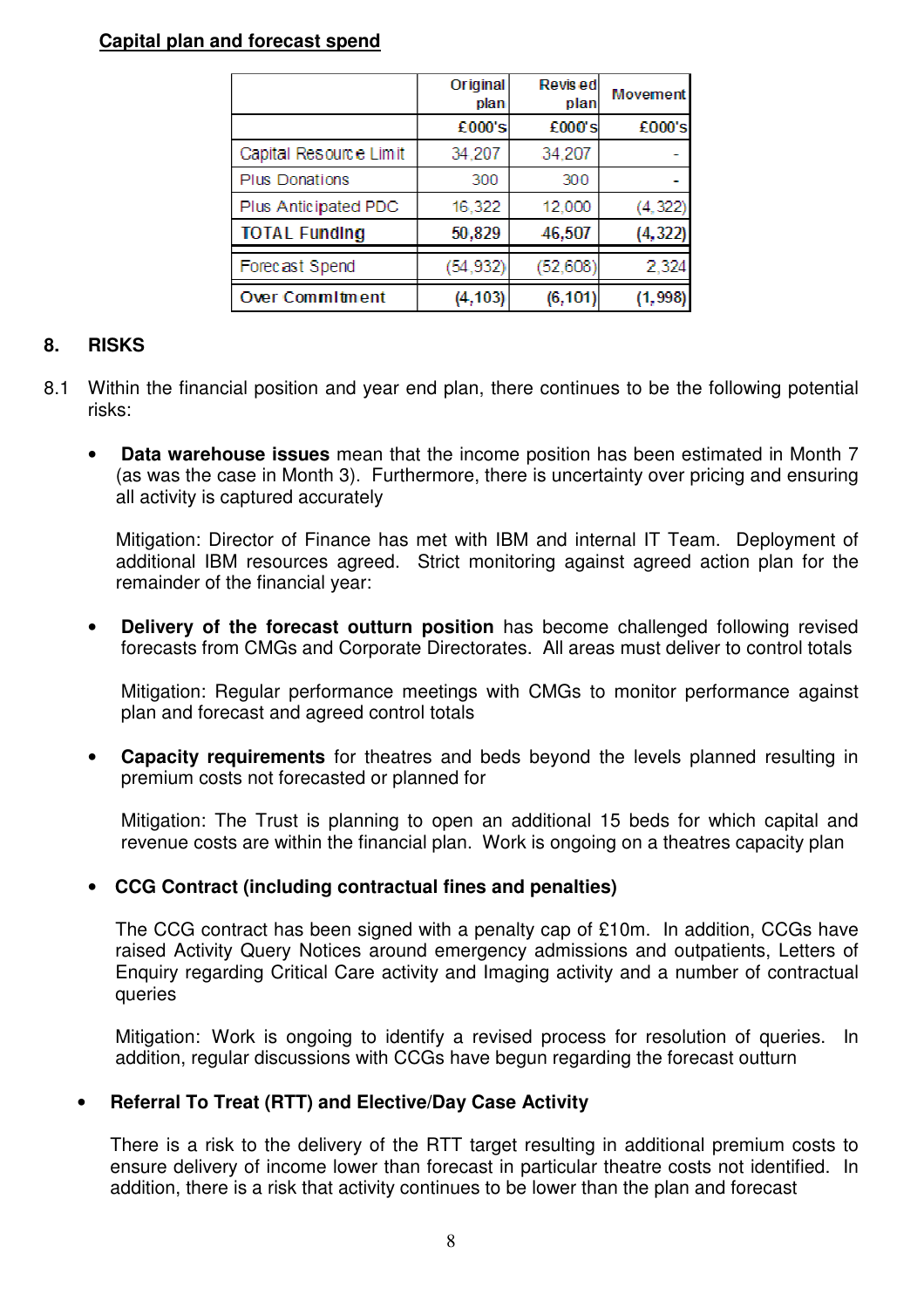Mitigation: RTT plan performance managed through fortnightly meeting with CCG/NTDA and IST to review robustness of the plan. Additional costs to weekend theatre sessions have been identified within the forecast and embedded in proposed control totals

#### • **CIP Delivery**

The Trust's annual financial plan is predicated on delivery of £45m CIPs, which is in excess of the national efficiency rate (4%) built into tariff. The additional amount is required to reduce the underlying deficit

Mitigation: External consultancy support from E&Y, along with revised CIP governance arrangements, a weekly CIP Board and CMG Performance Management meetings. £48m has been identified for 2014/15 and the programme for development of plans for £41m for 2015/16 is in place

## • **Liquidity**

The projected £40.7m deficit creates liquidity issues for the Trust

Mitigation: Application and successful receipt of Temporary Borrowing. £15.5m received in April and a further £13.5m in June. Further application has been made for long term borrowing for discussion by the Independent Trust Financing. A verbal update will be given to the Executive Performance Board.

#### • **Unforeseen Events**

The Trust has very little flexibility and no contingency remains in reserves

Mitigation: The Trust is aware of commitments made and the constraints of specific funding streams

## • **Contractual Challenges (Non Patient Care)**

The Trust is aware of potential contract challenges around the Interserve Contract, particularly relating to the impact of TUPE transfers and catering volumes.

Mitigation: The Trust has reviewed the contract and has further contractual claims to more than negate the counter claims. Further legal advice will be sought to confirm the value and timescales for resolution

## **9. CONCLUSION**

9.1. The Trust, at the end of Month 7, has an adverse position of £1.7m against the planned deficit of £20.1m but is forecasting the delivery of all its financial duties at year end.

## **10. NEXT STEPS AND RECOMMENDATIONS**

- 10.1. The Trust Board is **recommended** to:
	- **Note** the contents of this report
	- **Discuss and agree** the actions required to address the key risks/issues

**Paul Traynor Director of Finance 27 November 2014**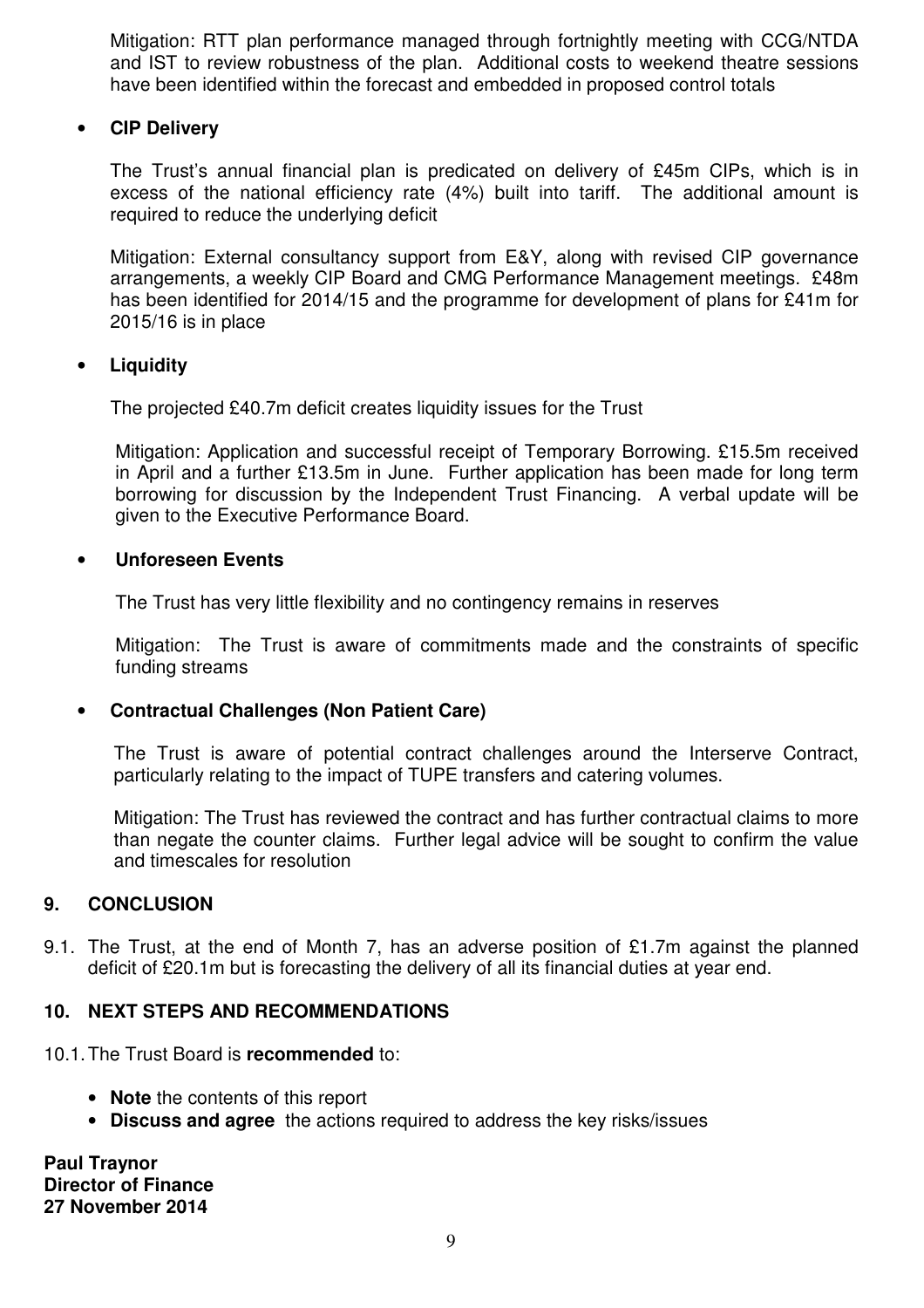## **Income and Expenditure Account for the Period Ended 31 October 2014**

|                                                                     |                 | October 2014    |                                  |                   | April - October 2014 |                         |
|---------------------------------------------------------------------|-----------------|-----------------|----------------------------------|-------------------|----------------------|-------------------------|
|                                                                     | Plan            | <b>Actual</b>   | Variance (Adv)<br>/ Fav<br>£ 000 | Plan              | <b>Actual</b>        | Variance<br>(Adv) / Fav |
|                                                                     | £ 000           | £ 000           |                                  | £ 000             | £ 000                | £ 000                   |
| Elective                                                            | 6,836           | 6,512           | (324)                            | 43,394            | 42,231               | (1, 163)                |
| Day Case<br>Emergency (incl MRET)                                   | 5,605<br>15,104 | 5,356<br>15,419 | (249)<br>315                     | 36,054<br>102,577 | 34,302<br>102,416    | (1,752)<br>(161)        |
| Outpatient                                                          | 9,551           | 9,231           | (320)                            | 62,294            | 60,974               | (1,320)                 |
| Penalties                                                           | (292)           | (646)           | (355)                            | (2,042)           | (3,795)              | (1,753)                 |
| Non NHS Patient Care                                                | 484             | 431             | (53)                             | 3,251             | 3,688                | 437                     |
| Resilience Funding                                                  | $\Omega$        | 367             | 367                              | U                 | 1,067                | 1,067                   |
| Other                                                               | 23,727          | 24,704          | 978                              | 164,971           | 167,169              | 2,198                   |
| <b>Patient Care Income</b>                                          | 61,014          | 61,374          | 360                              | 410,499           | 408,051              | (2, 448)                |
| Teaching, R&D income                                                | 6,774           | 7,040           | 266                              | 47,559            | 47,567               |                         |
| Other operating Income                                              | 3,159           | 3,077           | (82)                             | 21,706            | 22,275               | 569                     |
|                                                                     |                 |                 |                                  |                   |                      |                         |
| <b>Total Income</b>                                                 | 70,947          | 71,491          | <b>544</b>                       | 479,764           | 477,893              | (1, 871)                |
| Pay Expenditure                                                     | 41,792          | 41,492          | <b>300</b>                       | 288,223           | 284,905              | 3,318                   |
| Non Pay Expenditure                                                 | 27,281          | 28,430          | (1, 149)                         | 185,139           | 188,312              | (3, 173)                |
| <b>Total Operating Expenditure</b>                                  | 69,073          | 69,922          | (849)                            | 473,362           | 473,217              | 145                     |
|                                                                     |                 |                 |                                  |                   |                      |                         |
| <b>EBITDA</b>                                                       | 1,874           | 1,569           | (305)                            | 6,402             | 4,676                | (1,726)                 |
| <b>Interest Receivable</b>                                          | 8               | 7               | (1)                              | 56                | 50                   | (6)                     |
| Interest Payable                                                    | $\Omega$        | (3)             | (3)                              | 0                 | (20)                 | (20)                    |
| Depreciation & Amortisation                                         | (2,914)         | (2,914)         | <sub>0</sub>                     | (20, 506)         | (20, 499)            | 7                       |
| Surplus / (Deficit) Before Dividend<br>and Disposal of Fixed Assets | (1,032)         | (1, 341)        | (309)                            | (14, 048)         | (15, 793)            | (1,745)                 |
| Profit / (Loss) on Disposal of Fixed<br>Assets                      | (1)             | 0               |                                  | (8)               | 0                    | 8                       |
| Dividend Payable on PDC                                             | (869)           | (884)           | (15)                             | (6,083)           | (6,055)              | 28                      |
| <b>Net Surplus / (Deficit)</b>                                      | (1, 902)        | (2, 225)        | (323)                            | (20, 139)         | (21, 848)            | (1,709)                 |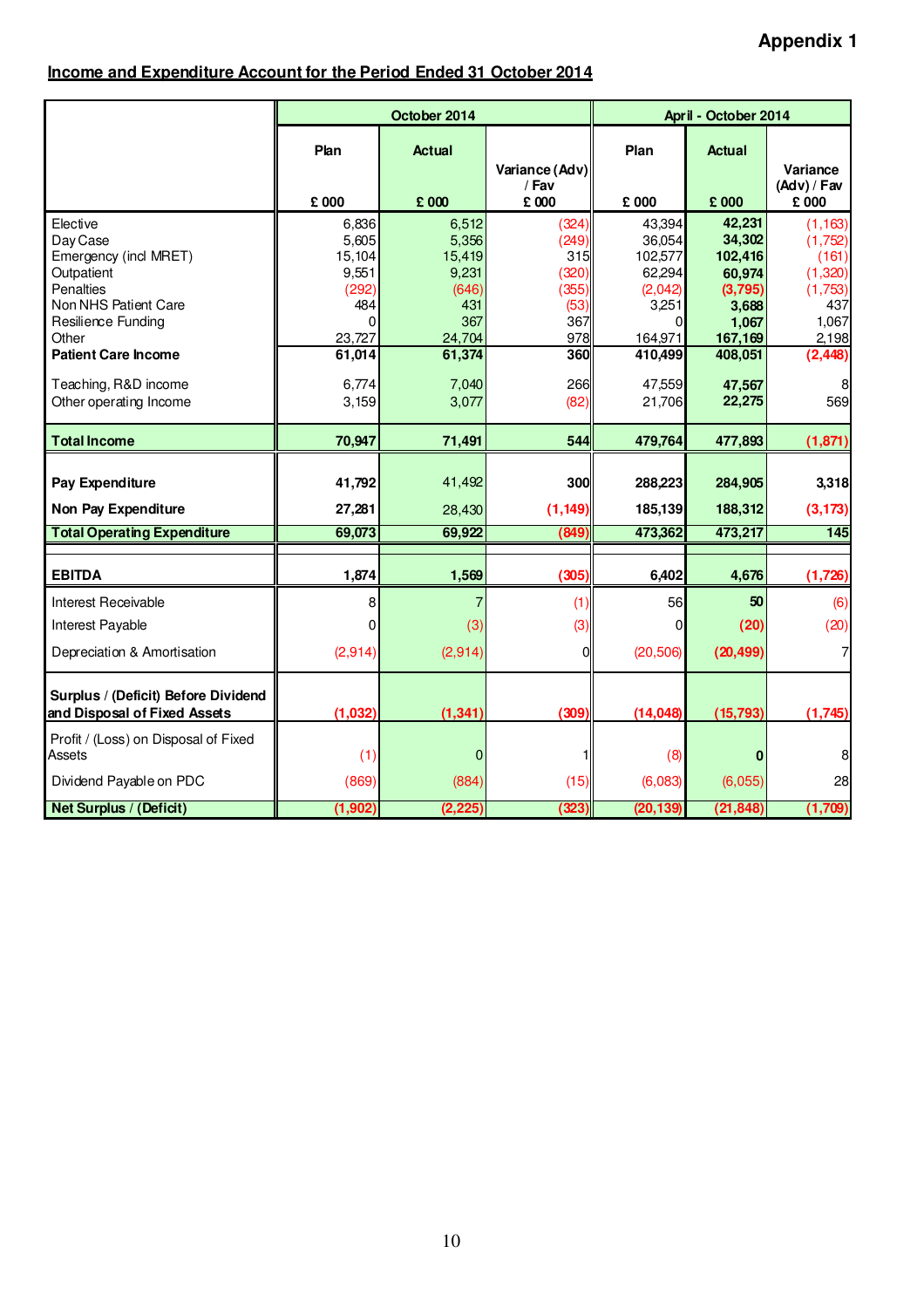# **Patient Care Activity and Income – YTD Performance and Price / Volume Analysis**

|                                          |            |            |                  |            |              |             |             |                  |            | Variance   |
|------------------------------------------|------------|------------|------------------|------------|--------------|-------------|-------------|------------------|------------|------------|
|                                          | Annual     | Plan to    |                  | Variance   | Variance     |             |             |                  | Variance   | <b>YTD</b> |
|                                          | Plan       | Date       | <b>Total YTD</b> | YTD        | <b>YTD</b>   | Annual Plan | Plan to     | <b>Total YTD</b> | <b>YTD</b> | (Activity  |
| Case mix                                 | (Activity) | (Activity) | (Activity)       | (Activity) | (Activity %) | (000)       | Date (£000) | (£000)           | (0002)     | %)         |
| Day Case                                 | 89,328     | 53.189     | 51,280           | (1,909)    | (3.59)       | 60.744      | 36,054      | 34,302           | (1,752)    | (4.86)     |
| Elective Inpatient                       | 23,562     | 13,960     | 13,009           | (951)      | (6.81)       | 74,019      | 43,394      | 42,231           | (1, 163)   | (2.68)     |
| Emergency / Non-elective Inpatient       | 100.318    | 58.736     | 60,634           | 1,898      | 3.23         | 181,890     | 106.379     | 107.708          | 1,329      | 1.25       |
| Marginal Rate Emergency Threshold (MRET) |            |            |                  |            | 0.00         | (6,484)     | (3,801)     | (5, 292)         | (1,491)    | 39.22      |
| Outpatient                               | 801.716    | 475.963    | 472.404          | (3,560)    | (0.75)       | 105,398     | 62,294      | 60,974           | (1,320)    | (2.12)     |
| <b>Emergency Department</b>              | 142,354    | 83,462     | 89,268           | 5,806      | 6.96         | 15,440      | 9,052       | 9,955            | 902        | 9.97       |
| Penalties                                |            |            |                  |            |              | (3,500)     | (2,042)     | (3,795)          | (1,753)    | 85.88      |
| Other                                    | 8,480,336  | 4,950,149  | 4,828,714        | (121, 435) | (2.45)       | 268.160     | 159,170     | 161,969          | 2,800      | 1.76       |
| <b>Grand Total</b>                       | 9,637,615  | 5,635,460  | 5,515,308        | (120, 151) | (2.13)       | 695,667     | 410,499     | 408,051          | (2, 448)   | (0.60)     |

| <b>Average tariff</b>                    | <b>Price</b><br>Variance<br><b>YTD</b><br>% | Volume<br>Variance YTD<br>% | Price / Mix<br>Variance<br>(0003) | <b>Volume</b><br><b>Variance</b><br>(000) | Variance<br><b>YTD</b><br>(£000) |
|------------------------------------------|---------------------------------------------|-----------------------------|-----------------------------------|-------------------------------------------|----------------------------------|
| Day Case                                 | (1.3)                                       | (3.6)                       | (458)                             | (1, 294)                                  | (1,752)                          |
| <b>Elective Inpatient</b>                | 4.4                                         | (6.8)                       | 1,794                             | (2,957)                                   | (1, 163)                         |
| Emergency / Non-elective Inpatient       | (1.9)                                       | 3.2                         | (2, 108)                          | 3,437                                     | 1,329                            |
| Marginal Rate Emergency Threshold (MRET) |                                             |                             | (1, 491)                          |                                           | (1, 491)                         |
| Outpatient                               | (1.4)                                       | (0.7)                       | (854)                             | (466)                                     | (1,320)                          |
| <b>Emergency Department</b>              | 2.8                                         | 7.0                         | 272                               | 630                                       | 902                              |
| Penalties                                |                                             |                             | (1,753)                           |                                           | (1,753)                          |
| Other                                    |                                             |                             |                                   | 2,800                                     | 2,800                            |
| <b>Grand Total</b>                       | 1.6                                         | (2.1)                       | (4,598)                           | 2,150                                     | (2, 448)                         |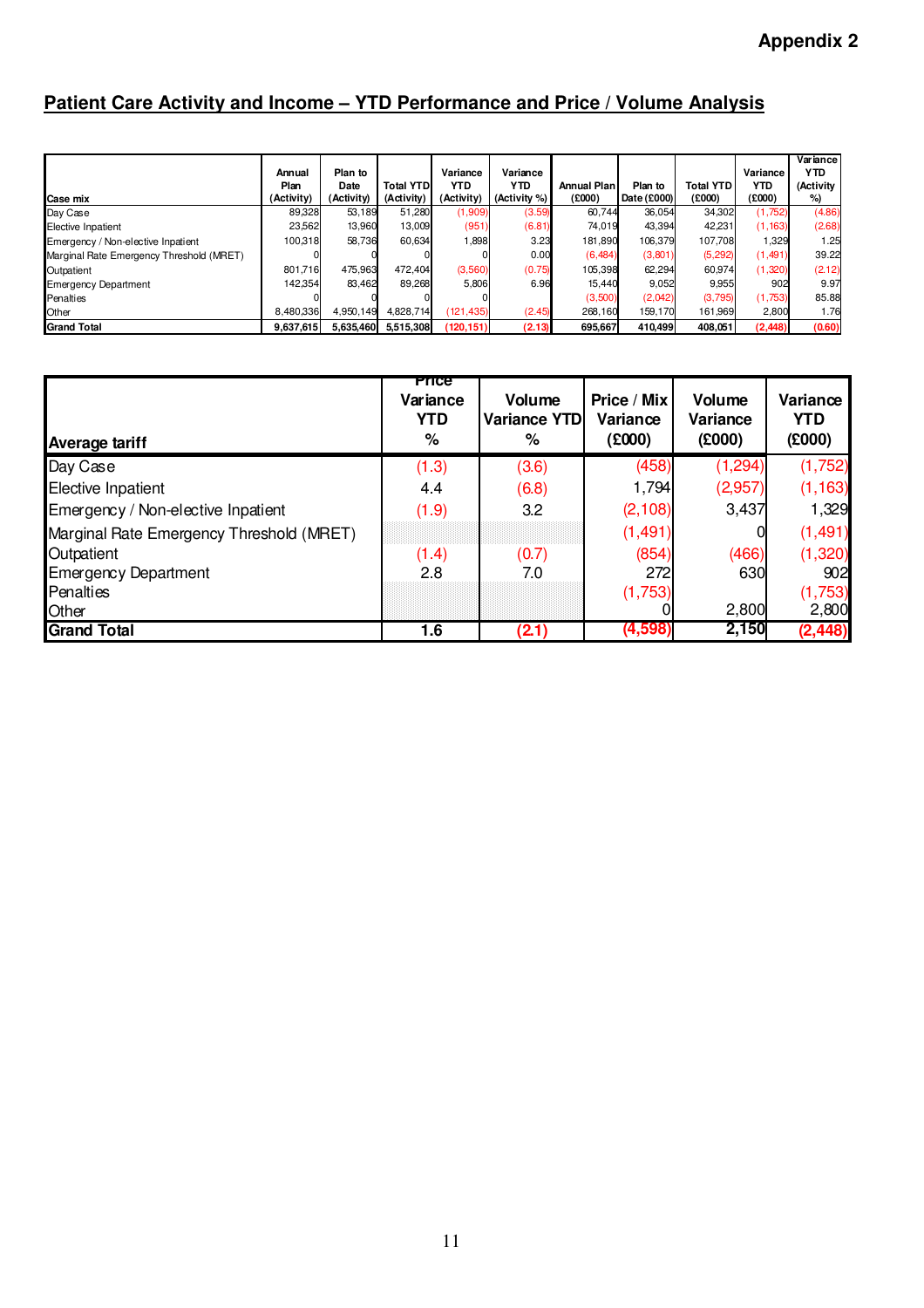# **Financial Performance by CMG & Corporate Directorate**

# **I&E and CIP – to October 2014**

|                                           | <b>Year to Date</b> |                            |          |                 |               |                |  |  |  |
|-------------------------------------------|---------------------|----------------------------|----------|-----------------|---------------|----------------|--|--|--|
|                                           |                     | <b>1&amp;E</b>             |          |                 | <b>CIP</b>    |                |  |  |  |
|                                           | <b>YTD</b>          |                            |          |                 | <b>YTD</b>    |                |  |  |  |
|                                           | <b>Budget</b>       | <b>YTD Actual Variance</b> |          | <b>YTD Plan</b> | <b>Actual</b> | Variance       |  |  |  |
| <b>CMG / Directorate</b>                  | £000s               | £000s                      | £000s    | £000s           | £000s         | £000s          |  |  |  |
| <b>CMGs:</b>                              |                     |                            |          |                 |               |                |  |  |  |
| C.H.U.G.S                                 | 23,173              | 22,945                     | $-228$   | 3,036           | 3,122         | 86             |  |  |  |
| Clinical Support & Imaging                | $-23,015$           | $-23,337$                  | $-322$   | 3,277           | 3,200         | $-77$          |  |  |  |
| Emergency & Specialist Med                | 6,471               | 7,800                      | 1,329    | 3,699           | 4,259         | 560            |  |  |  |
| I.T.A.P.S                                 | $-27,057$           | $-28,577$                  | $-1,521$ | 2,352           | 2,049         | $-302$         |  |  |  |
| Musculo & Specialist Surgery              | 22,138              | 18,135                     | $-4,002$ | 2,734           | 2,464         | $-270$         |  |  |  |
| Renal, Respiratory & Cardiac              | 16,916              | 16,170                     | $-746$   | 3,282           | 3,730         | 448            |  |  |  |
| Womens & Childrens                        | 22,429              | 22,602                     | 173      | 3,729           | 3,748         | 19             |  |  |  |
|                                           | 41,055              | 35,738                     | $-5,317$ | 22,109          | 22,573        | 464            |  |  |  |
| Corporate:                                |                     |                            |          |                 |               |                |  |  |  |
| <b>Communications &amp; Ext Relations</b> | $-423$              | $-393$                     | 30       | 40              | 40            | $\mathbf 0$    |  |  |  |
| Corporate & Legal                         | $-2,003$            | $-2,036$                   | $-33$    | 50              | 63            | 14             |  |  |  |
| Corporate Medical                         | $-1,837$            | $-1,800$                   | 37       | 56              | 56            | $\overline{0}$ |  |  |  |
| <b>Facilities</b>                         | $-23,442$           | $-22,477$                  | 965      | 2,568           | 3,032         | 464            |  |  |  |
| Finance & Procurement                     | $-4,000$            | $-3,841$                   | 159      | 192             | 374           | 182            |  |  |  |
| <b>Human Resources</b>                    | $-2,631$            | $-2,537$                   | 95       | 126             | 212           | 86             |  |  |  |
| Im&T                                      | $-5,907$            | $-5,746$                   | 161      | 34              | 43            | 9              |  |  |  |
| <b>Nursing</b>                            | $-12,400$           | $-12,086$                  | 314      | 206             | 237           | 31             |  |  |  |
| Operations                                | $-4,389$            | $-4,468$                   | $-80$    | 80              | 108           | 28             |  |  |  |
| Strategic Devt                            | $-1,571$            | $-1,359$                   | 211      | 118             | 121           | 3              |  |  |  |
|                                           | $-58,604$           | $-56,744$                  | 1,860    | 3,469           | 4,285         | 816            |  |  |  |
| Other:                                    |                     |                            |          |                 |               |                |  |  |  |
| <b>Alliance Elective Care</b>             | $-3$                | $-56$                      | $-53$    |                 |               |                |  |  |  |
| R&D                                       | $\overline{2}$      | 103                        | $-101$   |                 |               |                |  |  |  |
| Central                                   | $-2,588$            | $-890$                     | 1,698    | 4               | $\mathbf 0$   | -4             |  |  |  |
|                                           | $-2,589$            | $-843$                     | 1,746    |                 |               |                |  |  |  |
|                                           |                     |                            |          |                 |               |                |  |  |  |
| <b>Total</b>                              | $-20,138$           | $-21,849$                  | $-1,711$ | 25,582          | 26,858        | 1,276          |  |  |  |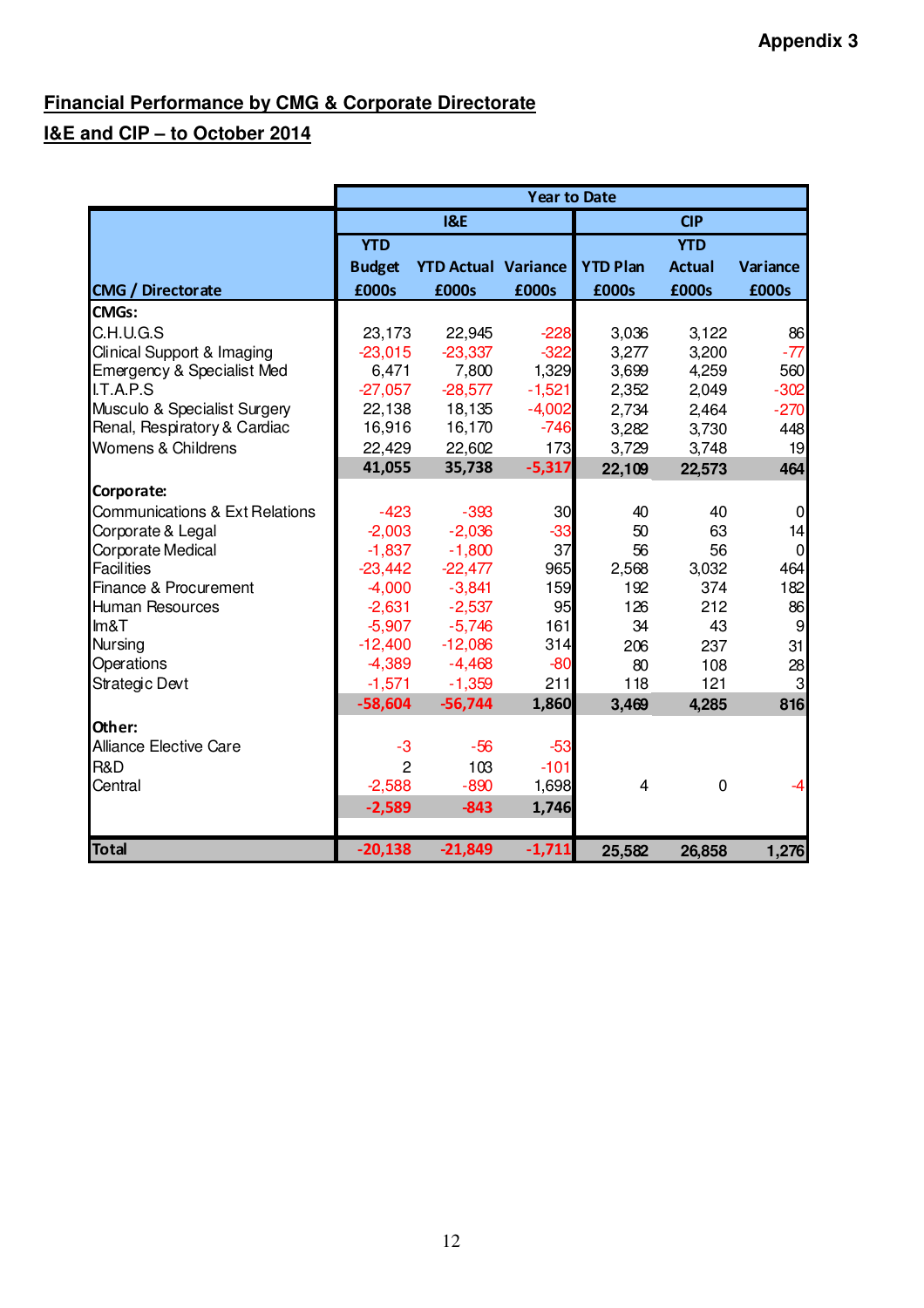## **Appendix 4**

## **Balance Sheet**

|                                              | $Mar-14$<br>£000's | Apr-14           | $May-14$         | $Jun-14$         | $Jul-14$         | Aug-14           | $Sep-14$         | Oct-14           |
|----------------------------------------------|--------------------|------------------|------------------|------------------|------------------|------------------|------------------|------------------|
|                                              | Actual             | £000's<br>Actual | £000's<br>Actual | £000's<br>Actual | £000's<br>Actual | £000's<br>Actual | £000's<br>Actual | £000's<br>Actual |
| Non Current Assets                           |                    |                  |                  |                  |                  |                  |                  |                  |
| Property, plant and equipment                | 362,465            | 360,188          | 359,769          | 358,289          | 359,152          | 359,238          | 359,534          | 361,704          |
| Intangible assets                            | 8,019              | 7,788            | 7,555            | 7,338            | 7,109            | 6,877            | 6,636            | 6,408            |
| Trade and other receivables                  | 3,123              | 3,311            | 3,152            | 3,115            | 3,002            | 3,004            | 3,043            | 3,065            |
| <b>TOTAL NON CURRENT ASSETS</b>              | 373,607            | 371,287          | 370,476          | 368,742          | 369,263          | 369,119          | 369,213          | 371,177          |
| <b>Current Assets</b>                        |                    |                  |                  |                  |                  |                  |                  |                  |
| Inventories                                  | 13,937             | 13,711           | 14,633           | 14,627           | 15,390           | 14,894           | 14,579           | 15,215           |
| Trade and other receivables                  | 49,892             | 44,492           | 44,580           | 51,192           | 47,903           | 38,966           | 32,335           | 36,344           |
| Cash and cash equivalents                    | 515                | 13,850           | 5,838            | 13,662           | 14,954           | 8,430            | 7,560            | 3,205            |
| <b>TOTAL CURRENT ASSETS</b>                  | 64,344             | 72,053           | 65,051           | 79,481           | 78,247           | 62,290           | 54,474           | 54,764           |
| <b>Current Liabilities</b>                   |                    |                  |                  |                  |                  |                  |                  |                  |
| Trade and other payables                     | (109, 135)         | (102, 381)       | (100, 604)       | (100, 725)       | (100, 661)       | (88,023)         | (86, 892)        | (91, 232)        |
| Dividend payable                             |                    | (1,025)          | (1,894)          | (2, 763)         | (3,632)          | (4,540)          |                  | $\overline{0}$   |
| <b>Borrowings</b>                            | (6,590)            | (6,590)          | (6,590)          | (6,590)          | (6,590)          | (6,590)          | (2, 919)         | (2,919)          |
| Provisions for liabilities and charges       | (1, 585)           | (1,585)          | (1,585)          | (1, 585)         | (1, 585)         | (1, 585)         | (1, 585)         | (1, 585)         |
| <b>TOTAL CURRENT LIABILITIES</b>             | (117, 310)         | (111, 581)       | (110, 673)       | (111, 663)       | (112, 468)       | (100, 738)       | (91, 396)        | (95, 736)        |
|                                              |                    |                  |                  |                  |                  |                  |                  |                  |
| <b>NET CURRENT ASSETS (LIABILITIES)</b>      | (52,966)           | (39, 528)        | (45, 622)        | (32, 182)        | (34, 221)        | (38, 448)        | (36, 922)        | (40, 972)        |
| <b>TOTAL ASSETS LESS CURRENT LIABILITIES</b> | 320,641            | 331,759          | 324,854          | 336,560          | 335,042          | 330,671          | 332,291          | 330,205          |
| Non Current Liabilities                      |                    |                  |                  |                  |                  |                  |                  |                  |
| <b>Borrowings</b>                            | (5,890)            | (5, 794)         | (5,785)          | (5,730)          | (5,676)          | (5,683)          | (9, 179)         | (9, 186)         |
| <b>Other Liabilities</b>                     |                    | $\mathbf{0}$     |                  |                  | $\Omega$         |                  |                  |                  |
| Provisions for liabilities and charges       | (2,070)            | (2,048)          | (2,022)          | (2,006)          | (1,830)          | (1, 207)         | (1, 171)         | (1, 156)         |
| <b>TOTAL NON CURRENT LIABILITIES</b>         | (7,960)            | (7, 842)         | (7, 807)         | (7, 736)         | (7,506)          | (6,890)          | (10, 350)        | (10, 342)        |
| <b>TOTAL ASSETS EMPLOYED</b>                 |                    | 323,917          | 317,047          | 328,824          | 327,536          | 323,781          | 321,941          |                  |
|                                              | 312,681            |                  |                  |                  |                  |                  |                  | 319,863          |
| Public dividend capital                      | 282,625            | 298,125          | 298,125          | 311,625          | 311,625          | 311,625          | 311,625          | 311,625          |
| Revaluation reserve                          | 64,598             | 64,598           | 64,598           | 64,598           | 64,598           | 64,598           | 64,598           | 64,598           |
| Retained earnings                            | (34, 542)          | (38, 806)        | (45, 676)        | (47, 399)        | (48, 687)        | (52, 442)        | (54, 282)        | (56, 360)        |
| <b>TOTAL TAXPAYERS EQUITY</b>                | 312,681            | 323,917          | 317,047          | 328,824          | 327,536          | 323,781          | 321,941          | 319,863          |